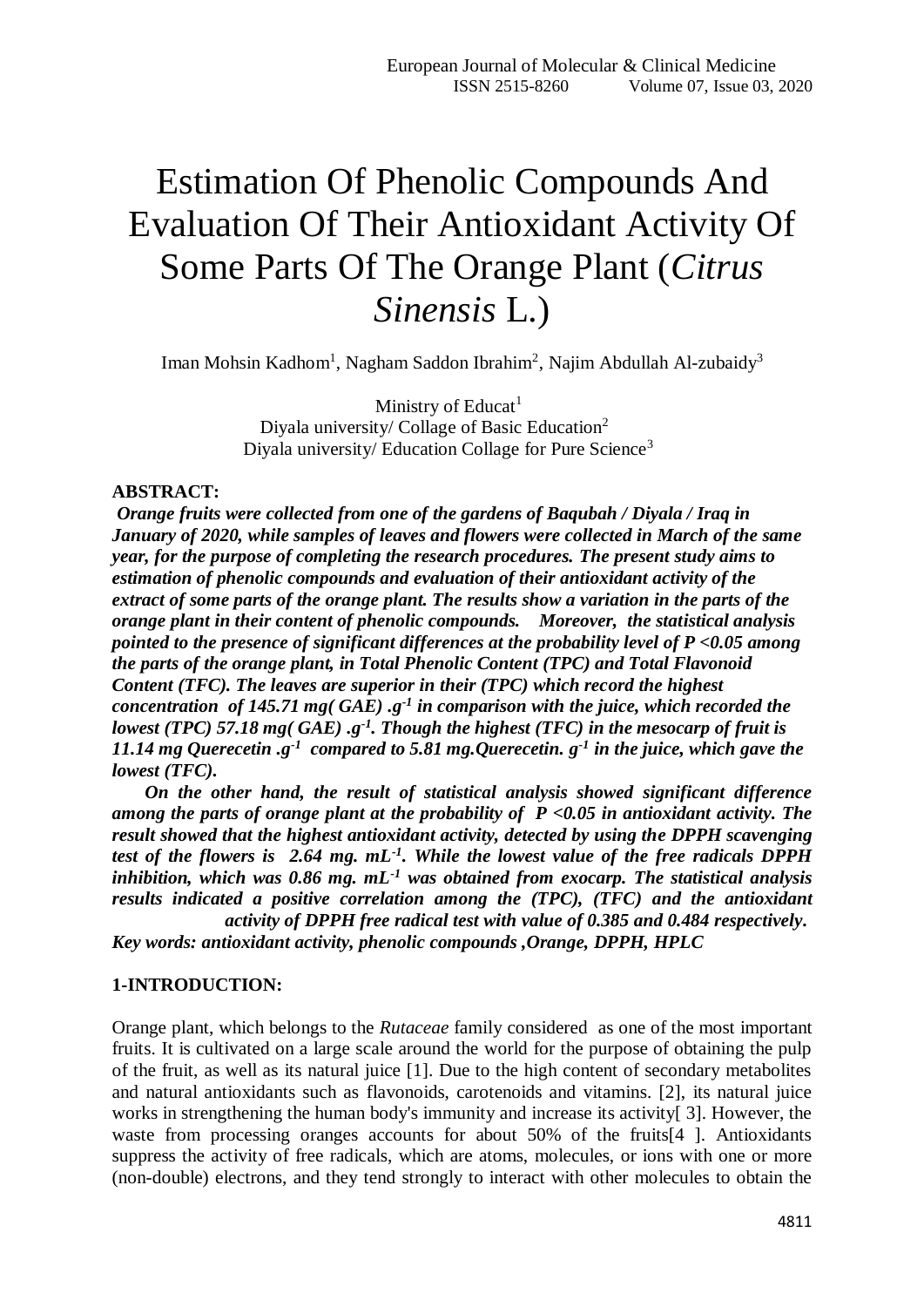required electron and reach a stable state [5]. Free radicals arise naturally in plant and animal cells as a result of the processes of air respiration and metabolism, and they are harmless when they are in low concentrations [6], but, When present in a high concentration, it causes oxidative stress which leads to cell damage and death [7]. Zhang et al.[8] conducted a study to evaluate the Total Phenols Content (TPC), Total Flavonoids Content (TFC) and the antioxidant activity of the different parts of citrus (peels, pulp residues, seeds and juices) of 19 different species. The results indicated the presence of a positive correlation coefficient between the TPC and the TFC with their antioxidant activity. The value of TPC ranged from 0.079 - 0.792, while the value of TFC ranged from 0.150 - 0.664. In another study conducted by Olyad et al.[9] to evaluate the flavonoid content and their antioxidant activity of the peels of four citrus species, cultivated in Ethiopia, C. *sinensis* and C. *reticulate*, C. *limon* and C. *aurantifolia*. The results showed a strong correlation between flavonoids content in citrus peel extracts and free radical removal activity, with a value of 0.975. Antioxidants are classified into natural and synthetic . Several synthetic antioxidants have been shown to have a toxic effect and stimulate the formation of cancer cells, therefore, researchers have resorted to finding safer natural alternatives [10] The purpose of this study is to estimate the phenolic compounds and evaluate their antioxidant activity of extracts of some parts of the orange plant (*Citrus sinensis* L.).

## **2-MATERIALS AND METHODS**

#### : *2-1-Samples collection and preparation*

 Orange fruits were collected from one of the gardens of Baqubah / Diyala / Iraq in January of 2020. After washing the fruits with distilled water for several times to remove impurities and soil, they were peeled, and the required parts were separated, which are the exocarp, mesocarp, seeds and juice. At the flowering stage, in March of the same year, samples of leaves and flowers were collect for the purpose of completing the research procedures.Some of the fruits were used to obtain fresh juice, while the remaining samples were dried in an electric oven and milled using a commercial coffee grinder. The dry powder was kept in a refrigerator at a temperature of (4C°) until the extraction operations were carried out.

#### *2-2-Extraction of phenolic compounds:*

 Extraction of phenolic compounds was done based on a method described by [11]. One (1) gm of *Citrus* sample powder and 1 ml from juice were dissolved in 20 ml hexane to remove fat layer , then the organic layer dissolved in 100 ml of 80:20 (methanol: water), The extract was subjected to ultra-sonication (Branson sonifier, USA) at 60 % duty cycles for 25 min at 25°C followed by centrifugation at 7,500 rpm for 15 min. The clear supernatant of each sample was subjected to charcoal treatment to remove pigments prior to evaporation under vacuum (Buchi Rotavapor Re Type). Dried samples were re-suspended in 1.0 ml HPLC grade methanol by overtaxing , the mixture were passed through 2.5 μm disposable filter , and stored at 4°C for further analysis ,then 20 μL of the sample injected into HPLC system according the optimum condition.

## *2-3- Analysis and Diagnosis of phenolic Compounds*

 The separation occurred on liquid chromatography Shimadzu 10AV-LC equipped with binary delivery pump model LC-10A shimadzu, the eluted peaks were monitored by UV –Vis 10 A- SPD spectrophotometer. The main phenolic and flavonoids compound were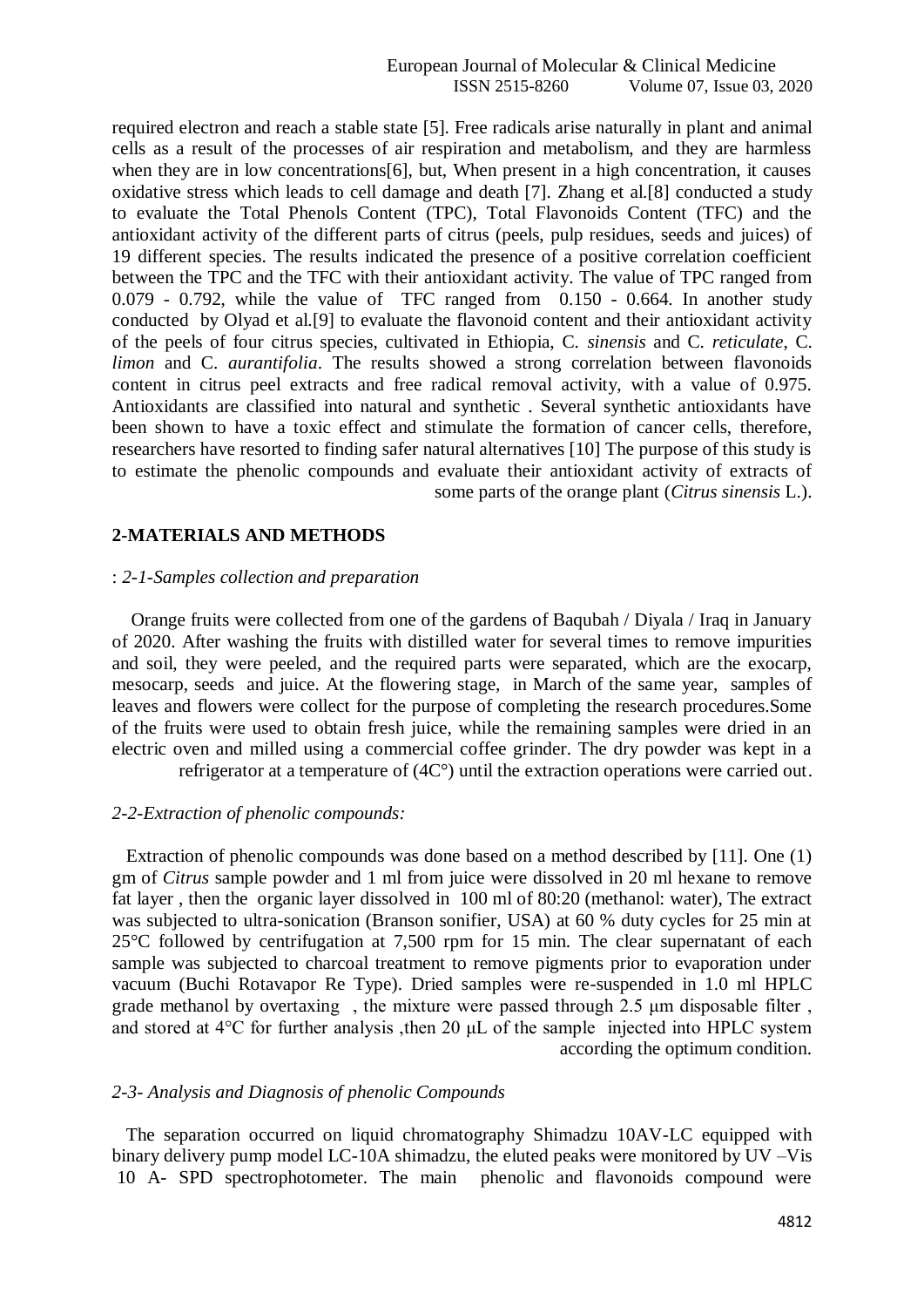separated on FLC (Fast Liquid Chromatographic ) column under the optimum condition. Column: phenomenex C-18 ,3μm particle size (50 x 2.0 mm I.D ) column. Mobile phase: linear gradient of, solvent A 0.1% phosphoric acid : solvent B was (6:3:1, v/v) of acetonitrile : methanol: 0.1% phosphoric acid , linear gradient program from 0%B to 100%B for 10 minutes. Flow rate 1.0 ml/min. Detection: UV 280 nm.

The calculation of the phenolic and flavonoids concentrations (mg.gm<sup>-1</sup>) in the samples was done by using the equation below:

# **Area of sample Concentration** ( $mg,gm^{-1}$ ) = ---------------------- x concentration of standard x dilution **Factor.**

## **Area of standard**

# *2-4- Estimation of the Total Phenolic Content and the Total Flavonoid Content In Some Parts of the orange.*

## *2-4-1- Estimation of the Total Phenolic Content*

 Estimated of Total phenolic contents was done based on a method that described in[ 12] with a slight modifications. In order to get 1mg/ml solution, 10 mg of each of the extract samples were dissolved in 10 ml of methanol. The extract of orang samples (0.5 ml of different dilutions) were mixed with Folin Ciocalteu reagent (5 ml, 1:10 diluted with distilled water) and kept on a water bath set at 45 °C. Then, 2.0 ml of a 7.5% w/v sodium carbonate  $(Na<sub>2</sub>CO<sub>3</sub>)$  solution were added. Mixture was then allowed to stand for 15 min. The phenols were determined by colorimetry at 765 nm. Standard curve was prepared by 50, 100, 150, 200, and 250 mg. ml<sup>-1</sup> solutions of gallic acid in (methanol: water) (50: 50, v/v). Total phenol values are expressed in terms of gallic acid equivalent (mg.  $g^{-1}$  of dry wight), which is a very common reference compound.

## *2-4-2- Estimation of Total Flavonoid Content:*

 Estimated of Total flavonoid contents was done based on the method described by [13] with a slight modification .Half (0.5) mL of extracts were mixed with 1.5 mL of methanol. 0.1 mL of 10% aluminium chloride was then added to this mixture, followed by 0.1 mL of 1M potassium acetate as well as 2.8 mL of distilled water. The mixture was then incubated at room temperature for 30 min. The absorbance of samples was measured by a spectrophotometer at 420 nm and the results were expressed as milligrams quercetin equivalents (QE) per gram of extract (mg QE/g extract).

## *2-4-3-DPPH Scavenging Activity:*

 The stable 2, 2-diphenyl-1-picryl hydrazyl (DPPH) radical scavenging activity assay was carried out following methods that described by[ 14] with slight modification. DPPH stock solution was prepared by adding 24 mg DPPH with 100 mL of methanol, whereas DPPH working solution was prepared by mixing 10 mL of the DPPH stock solution with 45 mL of methanol. Briefly, 500 μL of Citrus samples was added with 500 µL of DPPH working solution. The mixture was incubated for 2 h at room temperature in the dark. Absorbance of the mixture was determined at 515 nm against a blank. The results were expressed as EC50 value of DPPH assay in mg.  $mL^{-1}$ .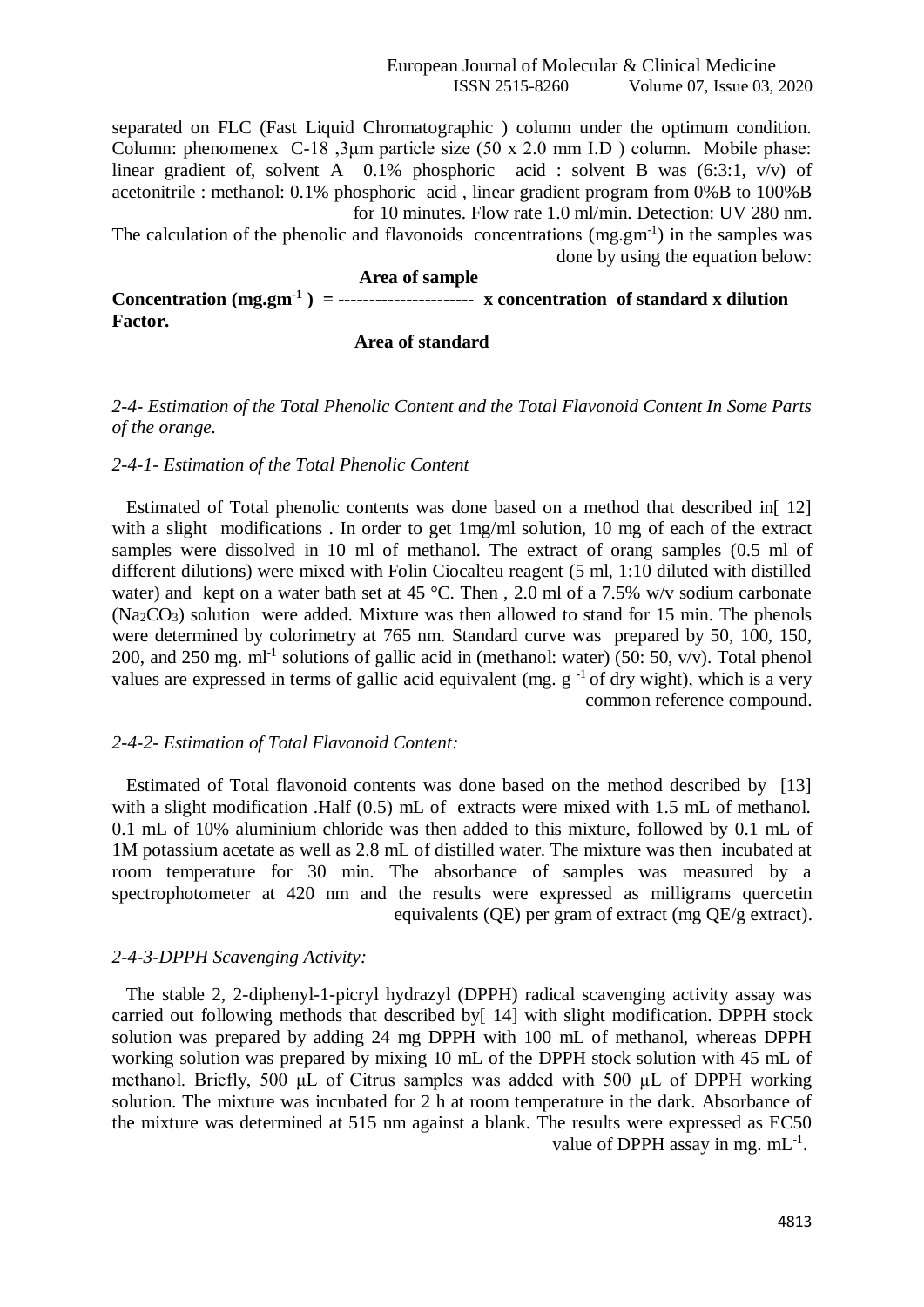## *Statistical Analys*

 Statistical analysis was performed using (SPSS v.22 and Excel 2013). Quantitative data were described using (Mean  $\pm$  Std. Error). The Least Significant Difference (LSD) test was used to compare between the averages. The correlation coefficient (r) was also used to know the type and strength of the relationship between the variables. The test was conducted at the probability level  $P < 0.05$ .

## **3-RESULTS AND DISCUSSION**

## **3-1-Phytochemical analysis:**

 The results shown in Table 1 indicate a superiority of the flowers in their content of phenolic compounds as compared to other parts of orange. The flowers recorded the highest percentage of 23.86%, with an increment of 70.07% in comparison with 13.55% in leaves, which recorded the lowest percentage.

| The concentrations of prietions in some parts of the orange plant |                                                        |       |                       |                               |              |              |             |
|-------------------------------------------------------------------|--------------------------------------------------------|-------|-----------------------|-------------------------------|--------------|--------------|-------------|
| <b>Compound</b>                                                   | $\frac{dy}{dx}$ dry weight $(mg.g^{-1})$ Concentration |       |                       | <b>Total</b><br>concentration |              |              |             |
|                                                                   | <b>Flowers</b>                                         |       | <b>Leaves</b> Exocarp | Mesocarp                      | <b>Juice</b> | <b>Seeds</b> | $mg.g^{-1}$ |
| <b>Phenols</b>                                                    | 29.14                                                  | 16.55 | 17.05                 | 17.16                         | 18.62        | 23.61        | 122.13      |

| Table 1:                                                        |  |
|-----------------------------------------------------------------|--|
| The concentrations of phenols in some parts of the orange plant |  |

 Figure 1 shows the presence of hesperidin with the highest percentage in all the parts of the orange compared to other phenolic compounds, as it reached 36.77%, with increment of 13.92%, however Diosmetin, recorded the lowest percentage of 2.46%. This confirms with the previous finding reported [15][16], which confirmed the presence of phenolic compounds in all the parts of the orange plant, especially the inedible parts such as leaves, seeds and peels. Moreover, the results are in a consistent with what was found by [17], [18] who confirmed that the most abundant phenolic compounds in the orange plant are hesperidin and naringin.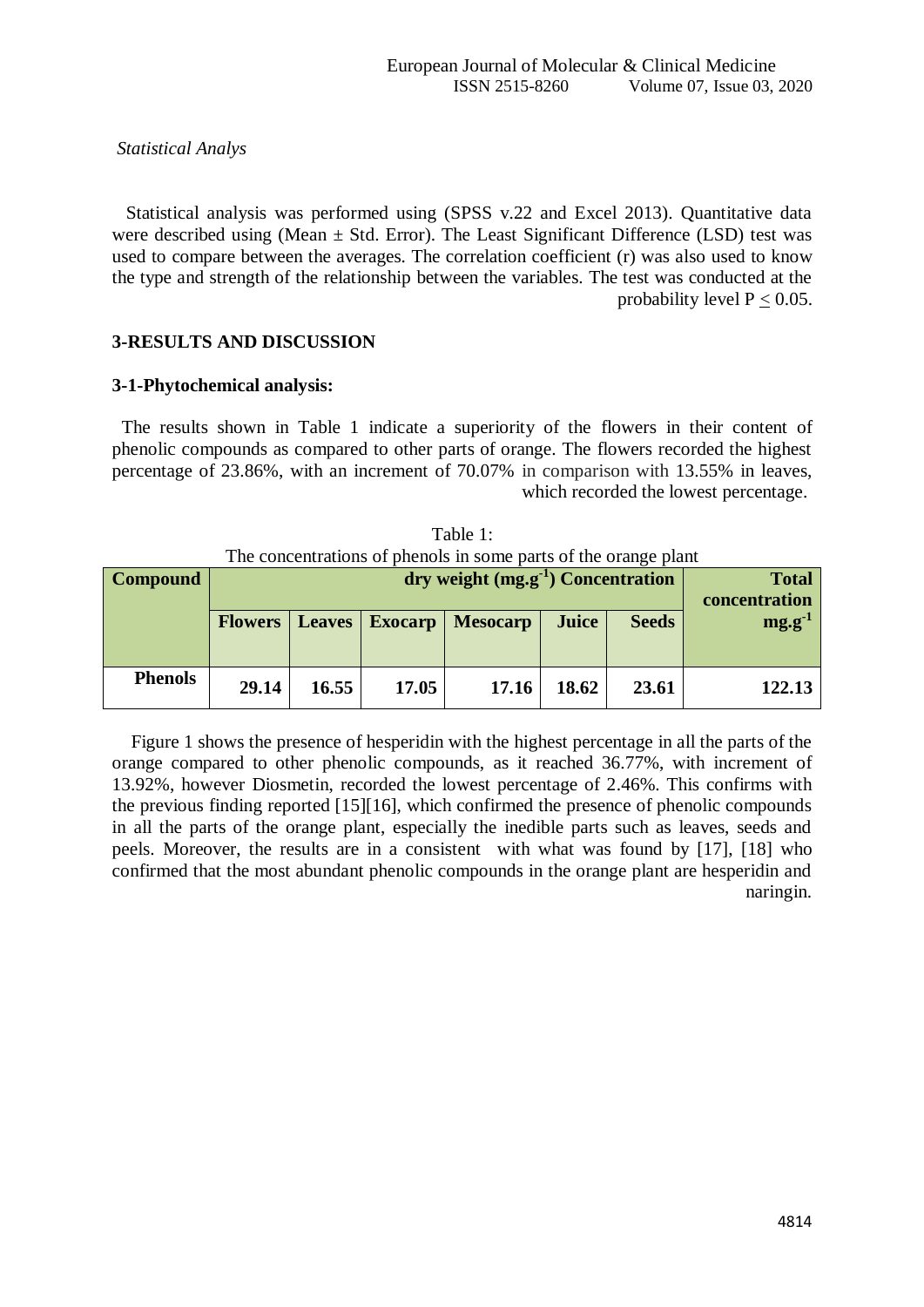

Figure 1: The percentages of phenolic compounds in some parts of the orange plant

3-2-Estimation of Total Phenolic Content (TPC) and Total Flavonoid Content (TFC)

 The statistical analysis results shown in Figure 2, indicate significant differences at a probability level  $P \leq 0.05$  in the Total Phenolic Content (TPC). The results show that the highest value of TPC was 145.71 mg(GAE).g<sup>-1</sup> dry weight in the leaves which was, followed by the flowers with a value of 135.71 mg(GAE).g<sup>-1</sup> dry weight, while the juice recorded the lowest value of 57.18 mg(GAE).g<sup>-1</sup> dry weight. These results are consistent with results of [19],[20],[21] who confirmed the presence of high concentration TPC in plant residues ( peels, seeds and leaves ) compared to the edible parts ( pulp and juice).



**T <sup>o</sup> ta l P h <sup>e</sup> <sup>n</sup> <sup>o</sup> lic C <sup>o</sup> <sup>n</sup> te <sup>n</sup> ts (T P C )**

**S <sup>a</sup> <sup>m</sup> p le <sup>s</sup>**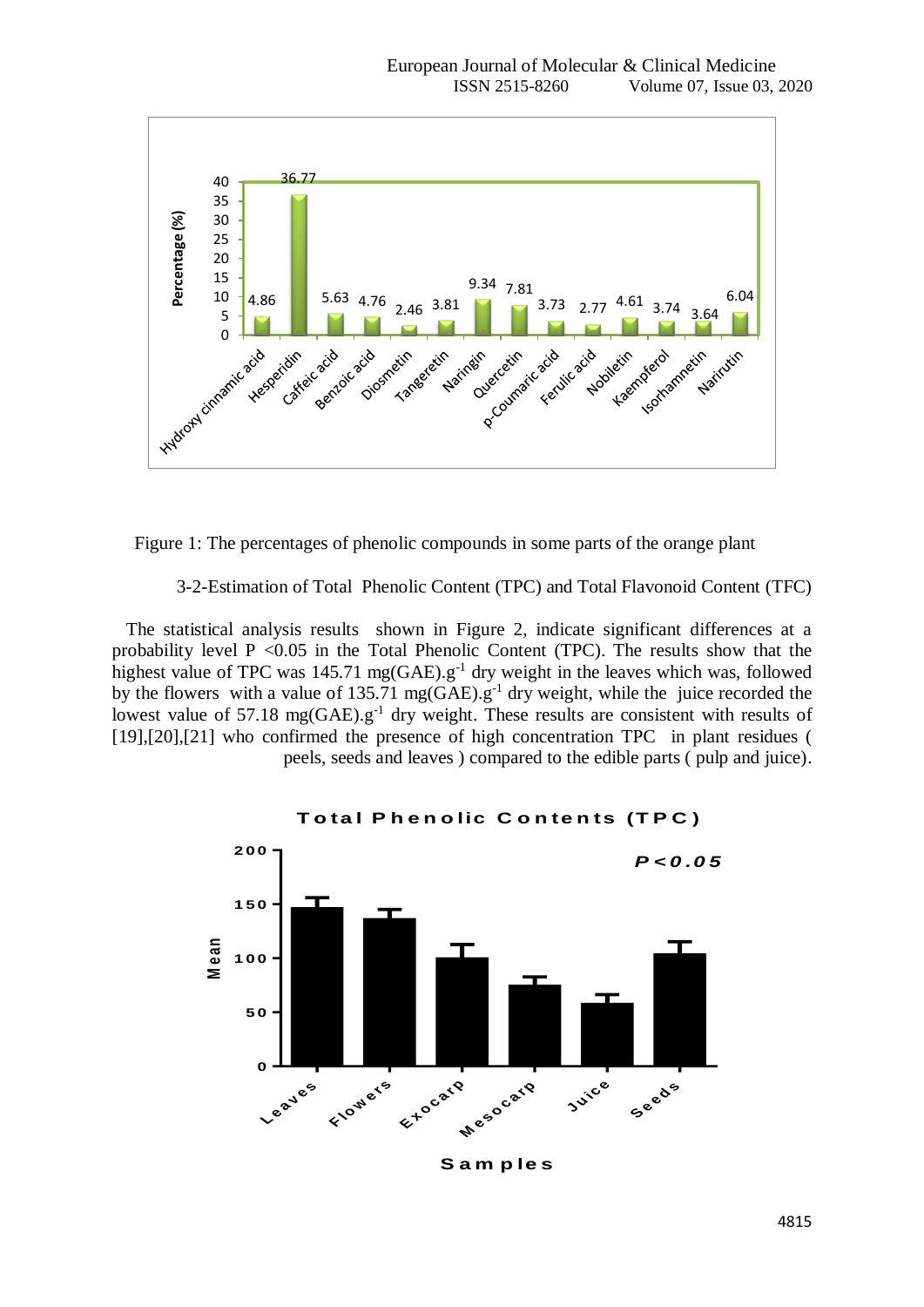## Figure 2: The Total Phenolic Content ( TPC) in some parts of the orange plant

 As for the Total Flavonoids Content (TFC), the statistical analysis results shown in Figure 3, pointed to the presence of significant differences at a probability level  $P < 0.05$  in TFC among the different parts of the orange plant. The highest TFC content was 11.14 mg Quercetin.g<sup>-1</sup> dry weight, and it was obtained from the mesocarp. Seeds came in the second stage with a TFC value of 10.38 mg Quercetin  $g^{-1}$  dry weight, though the lowest TFC (5.81  $mg$  Quercetin.g<sup>-1</sup>) was found in the juice. The results of the current study agree with the results of many previous studies [22],[23] which indicated to the presence of flavonoids in orange peels at a high concentration compared to other parts of the plant .



Figure 3: The Total Flavonoid Content ( TFC) in some parts of the orange plant

## *3-3- Evaluation of Antioxidant Activity:*

 The results of the statistical analysis that have been shown in Table 2 indicate a significant differences at the level of  $P \le 0.05$  among the different parts of the orange plant in their ability of free root DPPH inhibition. The flowers surpassed the other parts of the orange plant in their antioxidant activities, with a highest value of DPPH 2.64 mg.ml<sup>-1</sup> followed by the seeds, with the DPPH value of 1.86 mg.  $ml^{-1}$ , while the lowest value of 0.86 mg.ml<sup>-1</sup> was obtained from the exocarp.

Table 2: The antioxidant activity of DPPH in some parts of the orange plant

| <b>DPPH</b>            | <b>TFC</b>          | <b>TPC</b>        |         |
|------------------------|---------------------|-------------------|---------|
| $mg$ .ml <sup>-1</sup> | mg. Querecetin. g-1 | $mg.GAE.g-1$      |         |
|                        |                     |                   | Samples |
|                        |                     |                   |         |
| Mean + Std. Error      | Mean + Std. Error   | Mean + Std. Error |         |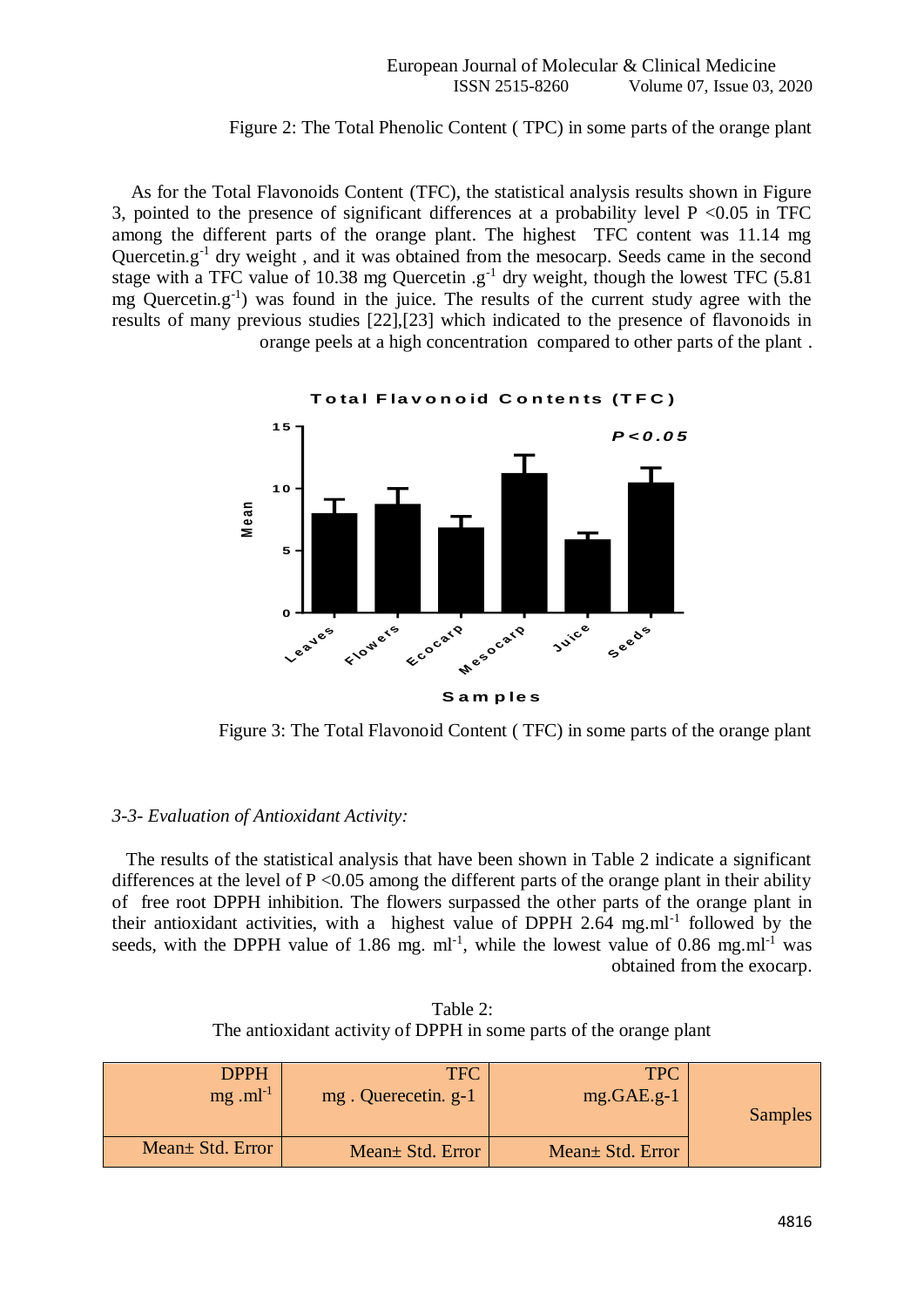European Journal of Molecular & Clinical Medicine ISSN 2515-8260 Volume 07, Issue 03, 2020

| Leaves     | $145.71 \pm 10.33$ | $7.91 \pm 1.22$  | $1.46 \pm 0.29$ |
|------------|--------------------|------------------|-----------------|
| Flowers    | $135.71 \pm 9.31$  | $8.66 \pm 1.34$  | $2.64 \pm 0.19$ |
| Exocarp    | 99.41±13.27        | $6.76 \pm 0.99$  | $0.86 \pm 0.08$ |
| Mesocarp   | $73.85 \pm 8.98$   | $11.14 \pm 1.55$ | $1.79 \pm 0.12$ |
| Juice      | $57.18 \pm 9.11$   | $5.81 \pm 0.61$  | $1.19 \pm 0.11$ |
| Seeds      | $103.11 \pm 12.18$ | $10.38 \pm 1.29$ | $1.86 \pm 0.12$ |
| <b>LSD</b> | 3.55               | 3.42             | 1.02            |

 On the other hand, the statistical analysis results presented in Table 3 indicate significant differences in the value of correlation coefficient at a probability level of (0.05) between the TPC and TFC of some parts of the orange plant with the antioxidant activity, using the manufactured free root scavenging method DPPH. The result shows that there is a positive correlation coefficient between TPC and TFC with the antioxidant activity and the values were 0.385 and 0.484, respectively.

Table 4: Correlation coefficient between TPC, TFC, and DPPH

| <b>Pearson Correlation</b> | <b>TPC</b> | <b>TFC</b> |
|----------------------------|------------|------------|
| <b>DPPH</b>                | 0.385      | $0.484*$   |

 Figure 4 shows the linear relationship between the TPC of some parts of the orange plant and the DPPH. As the value of the linear correlation coefficient reached 0.148. While Figure 5 shows the linear relationship between the TFC and the DPPH, the value of the linear correlation coefficient was 0.234.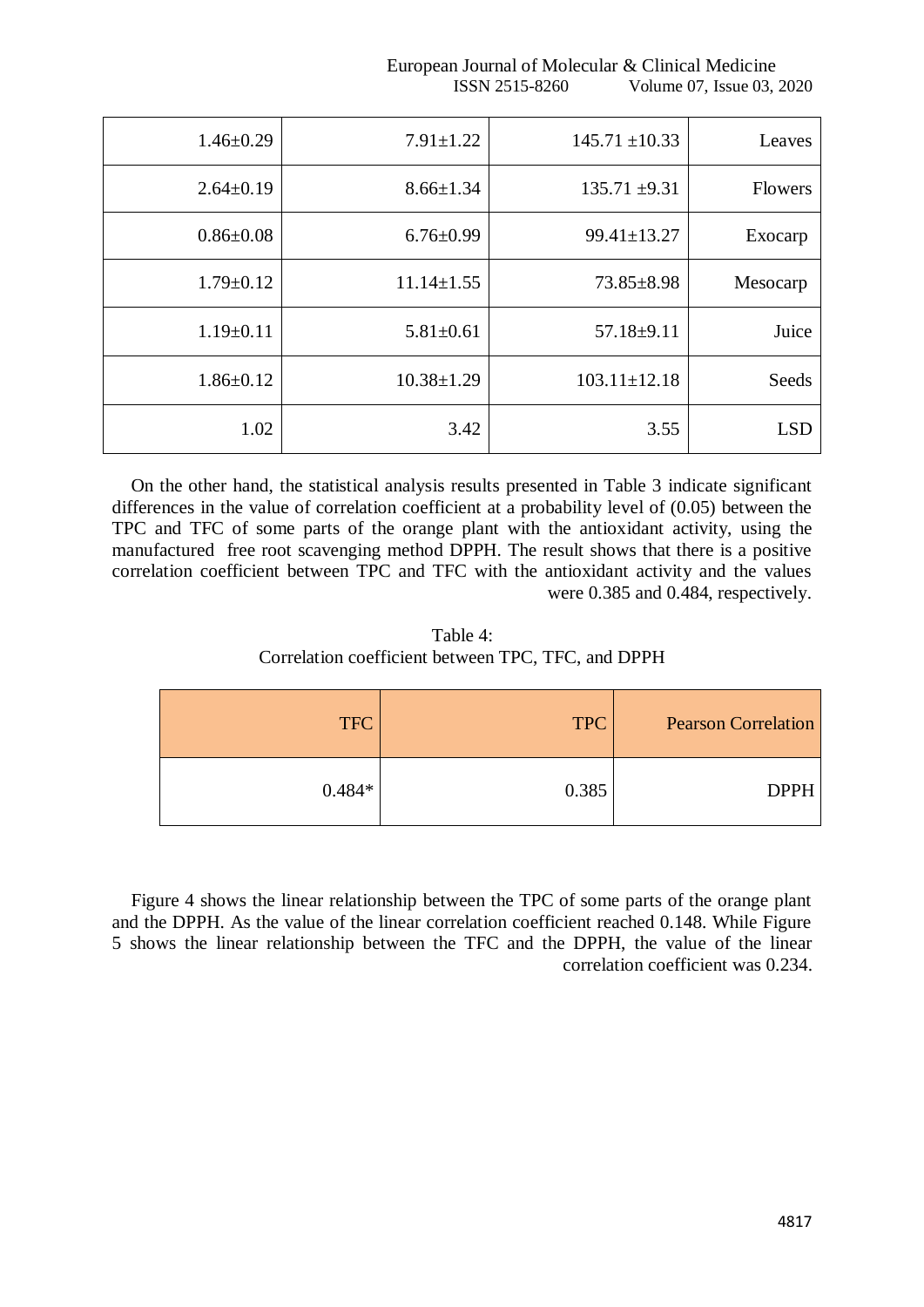

Figure 5: linear correlation between (TFC) and (DPPH)

 This result is consistent with the findings reported by[24],[25] .The presence of statistically significant correlation coefficients between TPC and TFC with the antioxidant activity of the DPPH method confirms that the orange plant possesses many phenolic compounds that can contribute to the antioxidant activity, and this confirms what have been reported by[26],[27].

#### **5. CONCLUSION**

 Through our findings we concluded the presence of significant differences between the different parts of orange plant in their content of active compounds, which act as natural antioxidants. The highest value of antioxidant activity was obtained from the seeds, followed by the flowers, which confirms that the orange plant residues are more effective than the edible parts. We also concluded from the results of the current research, the presence of a positive correlation between total phenolic content, total flavonoid content, and the antioxidant activity.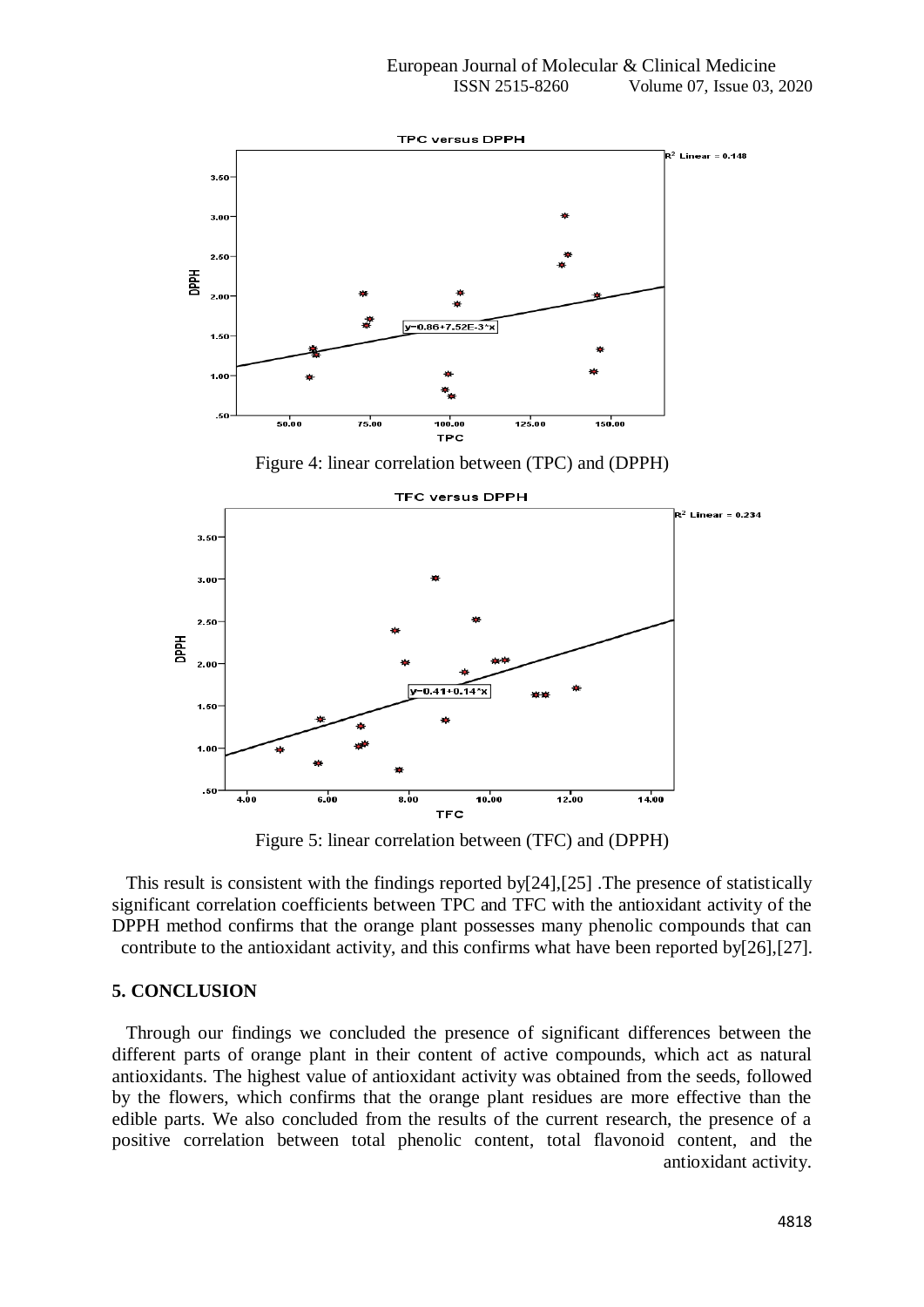## **REFERENCES**

- Etebu, E., & Nwauzoma, A. B. (2014). A review on sweet orange (Citrus sinensis L [1] Osbeck): health, diseases and management. American Journal of Research Communication, 2(2), 33-70.
- Al-Snafi, A. E. (2016). Nutritional value and pharmacological importance of citrus  $[2]$ species grown in Iraq. IOSR Journal of Pharmacy, 6(8), 76-108. Citrus leaves and seeds ethanolic extracts. AABES London UK, 93-7. Pharmacognosy and Phytochemistry, 8(4), 157-161.
- Carr, A. C. (2020). A new clinical trial to test high-dose vitamin C in patients with [3] COVID-19. Critical Care, 24(1), 1-2.
- Mahato, N., Sinha, M., Sharma, K., Koteswararao, R., & Cho, M. H. (2019). Modern [4] Extraction and Purification Techniques for Obtaining High Purity Food-Grade Compounds and Value-Added Co-Products from Citrus Wastes. Foods, 8(11), 523- 542.
	- Carocho, M., Morales, P., & Ferreira, I. C. (2018). Antioxidants: Reviewing the [5] chemistry, food applications, legislation and role as preservatives. Trends in Food Science & Technology, 71, 107-120 .
	- Sies, H. (2020). Oxidative eustress and oxidative distress: Introductory remarks. In [6] Oxidative Stress (pp. 3-12). Academic Press.
- Gupta, P., Jyoti, R. B., & Gupta, S. (2019). Free Radical Pharmacology and its role in [7] various diseases. Journal of Drug Delivery and Therapeutics, 9(2), 690-694.
- ZHANG, H., YANG, Y. F., & ZHOU, Z. Q. (2018). Phenolic and flavonoid contents  $[8]$ of mandarin (Citrus reticulata Blanco) fruit tissues and their antioxidant capacity as evaluated by DPPH and ABTS methods. Journal of Integrative Agriculture, 17(1), 256-263.
- Olyad, E. R. B. A., Atomsa, D., Chimdessa, M., & Gonfa, T. (2020). Determination [9] of Flavonoid Contents and Evaluation of in vitro Antioxidant Activities of the Extract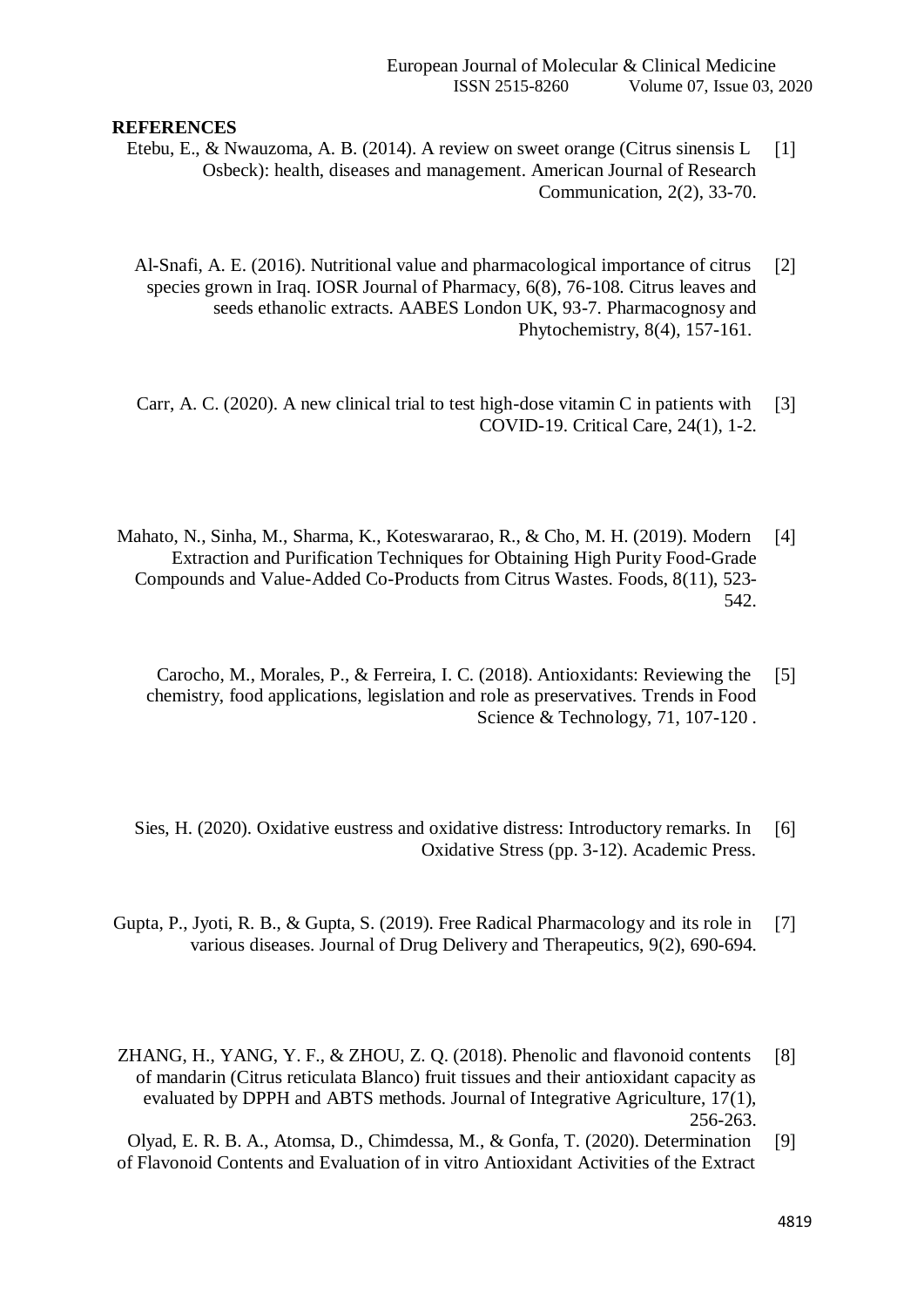of Selected Citrus Fruit Peel. International Journal of Secondary Metabolite, 7(1), 8- 18.

- Ismaeel, A., Holmes, M., Papoutsi, E., Panton, L., & Koutakis, P. (2019). Resistance [10] Training, Antioxidant Status, and Antioxidant Supplementation. International journal of sport nutrition and exercise metabolism, 29(5), 539-547.
- Mattila, P., & Kumpulainen, J. (2002). Determination of free and total phenolic acids [11] in plant-derived foods by HPLC with diode-array detection. Journal of Agricultural and Food Chemistry, 50(13), 3660-3667.
	- Singleton, V. L., Orthofer, R., & Lamuela-Raventós, R. M. (1999). [14] Analysis of [12] total phenols and other oxidation substrates and antioxidants by means of folinciocalteu reagent. Methods in enzymology, 299, 152-178.
- Ghasemi, K., Ghasemi, Y., & Ebrahimzadeh, M. A. (2009). Antioxidant activity, [13] phenol and flavonoid contents of 13 citrus species peels and tissues. Pak J Pharm Sci, 22(3), 277-281.
	- Thaipong, K., Boonprakob, U., Crosby, K., Cisneros-Zevallos, L., & Byrne, D. H. [14] (2006). Comparison of ABTS, DPPH, FRAP, and ORAC assays for estimating antioxidant activity from guava fruit extracts. Journal of food composition and analysis, 19(7), 669-675.
- Sir Elkhatim, K. A., Elagib, R. A., & Hassan, A. B. (2018). Content of phenolic [15] compounds and vitamin C and antioxidant activity in wasted parts of Sudanese citrus fruits. Food science & nutrition, 6(5), 1214-1219.
	- . Omoba, O. S., Obafaye, R. O., Salawu, S. O., Boligon, A. A., & Athayde, M. L. [16] (2015). HPLC-DAD phenolic characterization and antioxidant activities of ripe and unripe sweet orange peels. Antioxidants, 4(3), 498-512.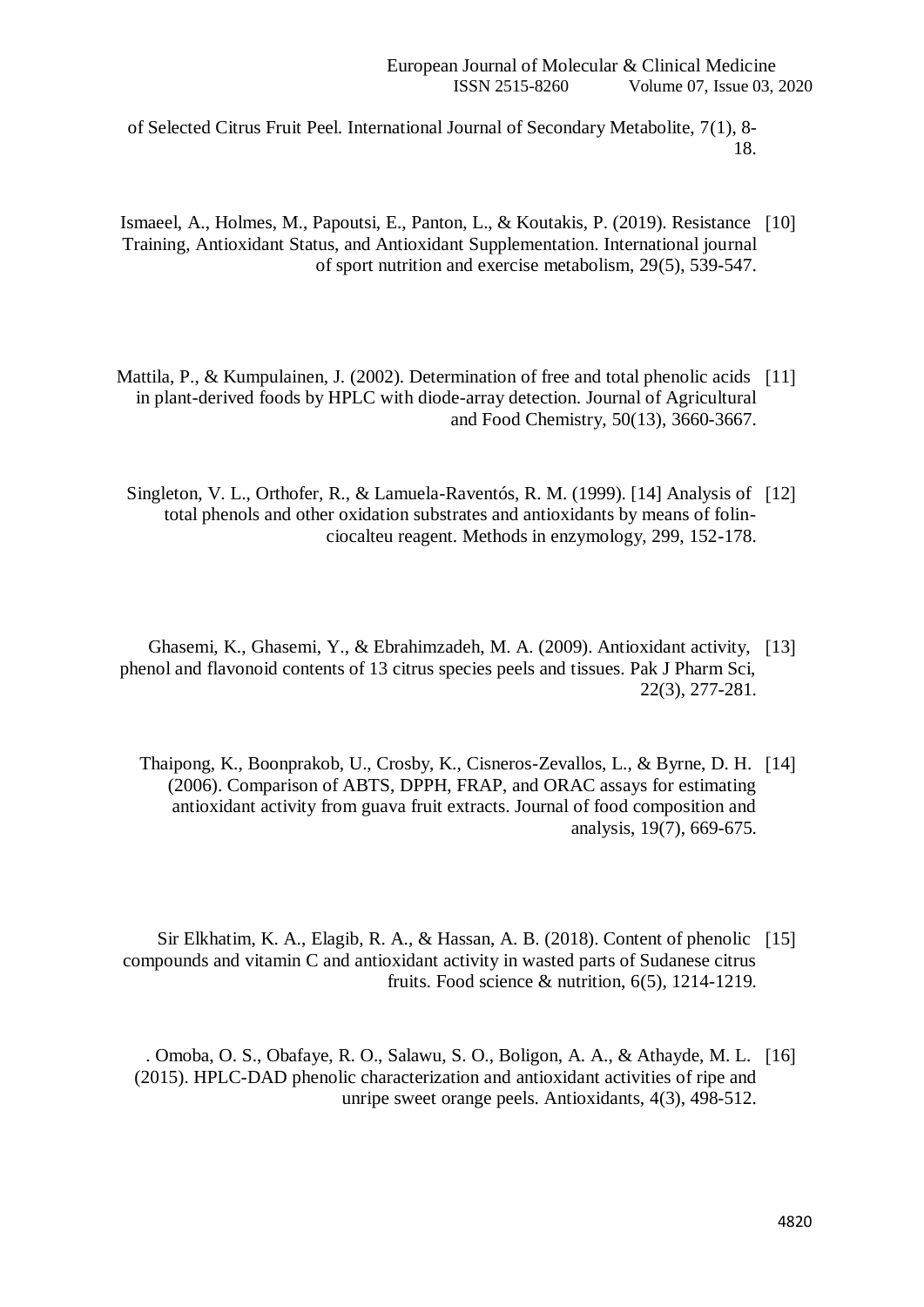- Victor, M. M., David, J. M., Cortez, M. V., Leite, J. L., & da Silva, G. S. (2020). A [17] High-Yield Process for Extraction of Hesperidin from Orange (Citrus sinensis L. osbeck) Peels Waste, and Its Transformation to Diosmetin, A Valuable and Bioactive Flavonoid. Waste and Biomass Valorization, 1-8.
- Oikeh, E. I., Oviasogie, F. E., & Omoregie, E. S. (2020). Quantitative phytochemical ]18[ analysis and antimicrobial activities of fresh and dry ethanol extracts of Citrus sinensis L.Osbeck (sweet Orange) peels. Clinical Phytoscience, 6(1), 1-6 .
- Chen, Q., Wang, D., Tan, C., Hu, Y., Sundararajan, B., & Zhou, Z. (2020). Profiling [19] of Flavonoid and Antioxidant Activity of Fruit Tissues from 27 Chinese Local Citrus Cultivars. Plants, 9(2), 196.
- . Farag, M. A., Abib, B., Ayad, L., & Khattab, A. R. (2020). Sweet and bitter oranges: [20] An updated comparative review of their bioactives, nutrition, food quality, therapeutic merits and biowaste valorization practices. Food Chemistry, 127306.
- Molan, A. L., Ismail, M. H., & Nsaif, R. H. (2016). Phenolic contents and antioxidant [21] activity of peels and seeds of orange (Citrus sinensis) cultivated in Iraq. World J Pharm Sci, 5(4), 473-482.
	- Al-Anbari, A. K. H., & Hasan, M. A. (2015). Antioxidant activity in some Citrus [22] leaves and seeds ethanolic extracts. AABES London UK, 93-7.
	- Bentahar, A., Bouaziz, A., Djidel, S., & Khennouf, S. (2020). Phenolic content and [23] antioxidant activity of ethanolic extracts from Citrus sinensis L. and Citrus reticulata L. fruits. Journal of Drug Delivery and Therapeutics, 10(5)308-313.
		- Dzah, C. S., Duan, Y., Zhang, H., Wen, C., Zhang, J., Chen, G., & Ma, H. (2020). [24] The effects of ultrasound assisted extraction on yield, antioxidant, anticancer and antimicrobial activity of polyphenol extracts: A review. Food Bioscience, 100547
			- $[25]$
	- Liew, S. S., Ho, W. Y., Yeap, S. K., & Sharifudin, S. A. B. (2018). Phytochemical [26] composition and in vitro antioxidant activities of Citrus sinensis peel extracts. PeerJ, 6, e5331.